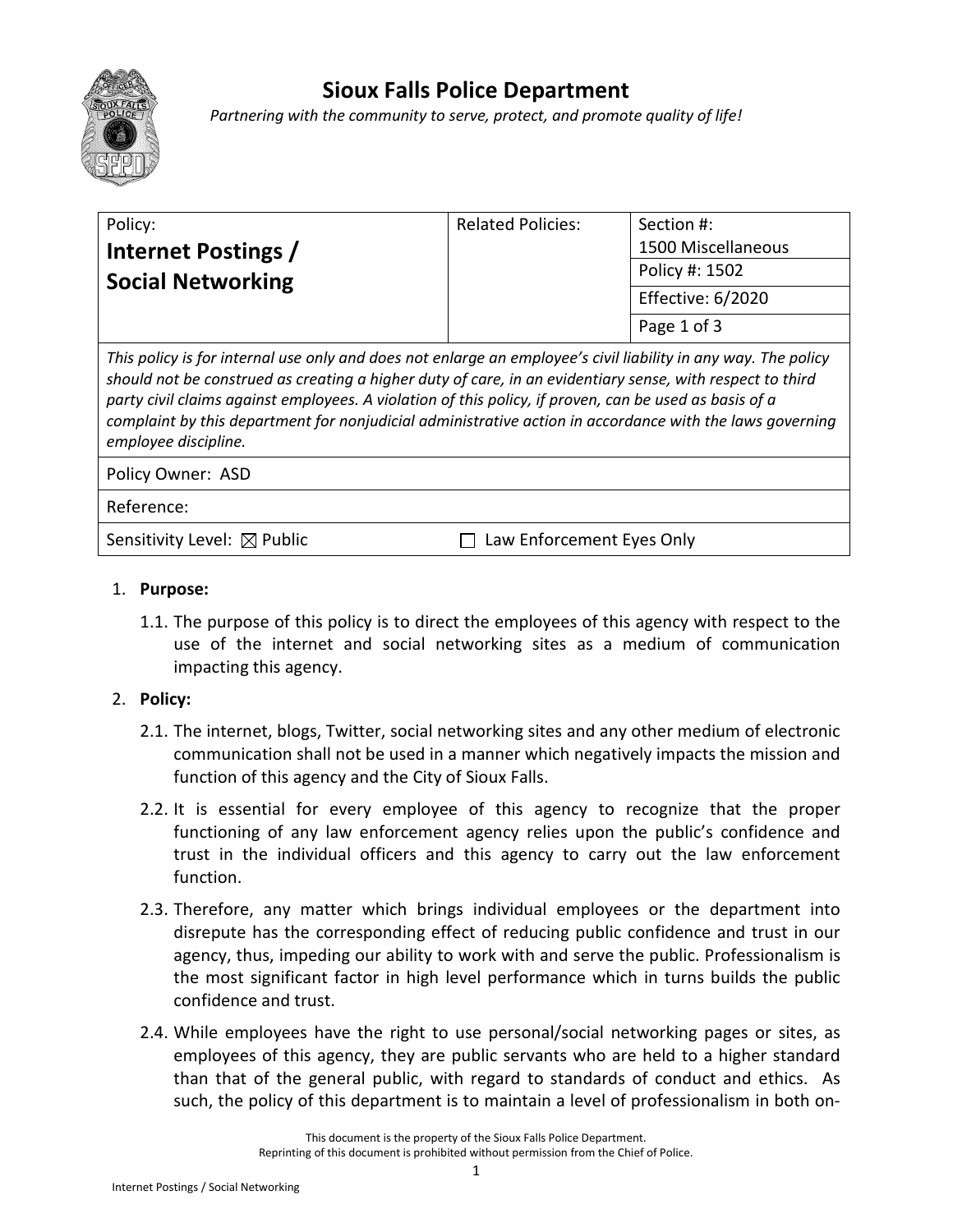duty and off-duty conduct that fulfills the mission of our department. Any publication, through any medium which is potentially adverse to the operation, morale, or efficiency of the Sioux Falls Police Department will be deemed a violation of this policy.

- 3. Definitions:
	- 3.1. **Blog –** A self published diary or commentary on a particular topic that may allow visitors to post responses, reactions or comments. The term is short for "Web log."
	- 3.2. **Page –** The specific portion of a social media website where content is displayed and managed by an individual or individuals with administrator rights.
	- 3.3. **Post –** Content an individual shares on a social media site or the act of publishing content on a site.
	- 3.4. **Profile –** Information that a user provides about himself or herself on a social networking site.
	- 3.5. **Social Media –** A category of internet based resources that integrate user generated content and user participation. This includes social networking sites (Facebook, My Space), micro blogging sites (Twitter, Nixle), photo and video sharing sites (Flickr, YouTube), wikis, and (Wikipedia), blogs and news sites.
	- 3.6. **Social Networks –** Online platforms where users can create profiles, share information and socialize with others using a range of technologies.
	- 3.7. **Speech –** Expression or communication of thoughts or opinions in spoken words, in writing, by expressive conduct, symbolism, photographs, videotape, or related forms of communication.
- 4. Procedure:
	- 4.1. Personal Use
		- 4.1.1. Department personnel are free to express themselves as private citizens on social media sites to the degree that:
			- 4.1.1.1. Their speech does not impair working relationships of this department for which confidentiality is key.
			- 4.1.1.2. Impede the performance of duties, impair discipline and harmony among coworkers.
			- 4.1.1.3. Negatively affect the public perception of the department.
		- 4.1.2. As public employees, department personnel are cautioned that speech on duty or off duty, made pursuant to their official duties – that is, that owes its existence to the employee's professional duties and responsibilities – is not protected speech under the First Amendment and may be the basis for discipline if deemed detrimental to the department.
		- 4.1.3. Employees are prohibited from posting, or in any other way broadcasting, without prior departmental approval, anything that would be detrimental to the

This document is the property of the Sioux Falls Police Department. Reprinting of this document is prohibited without permission from the Chief of Police.